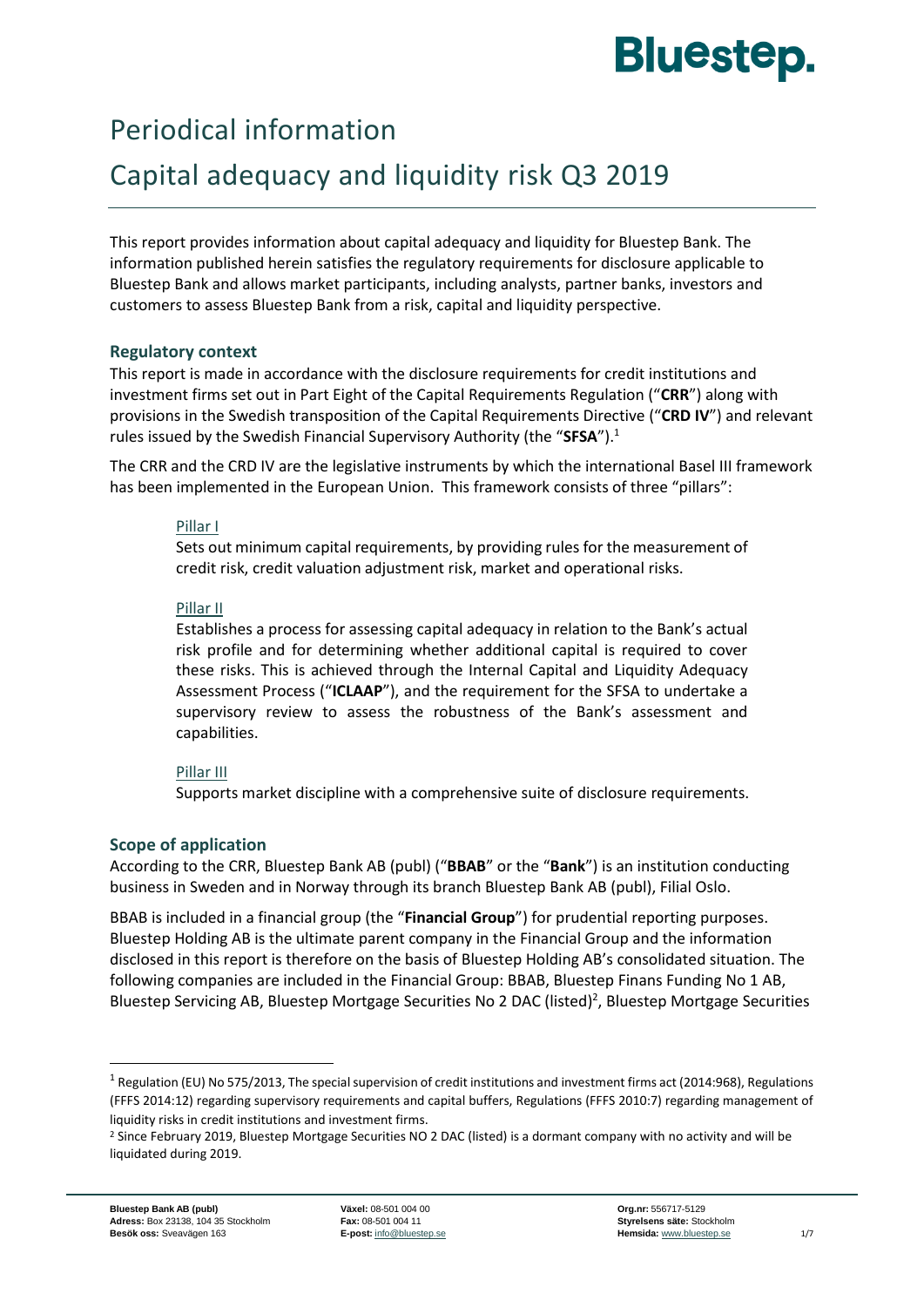

No 3 DAC (listed), and Bluestep Mortgage Securities No 4 DAC (listed). All entities are subject to full consolidation.

#### **Date and frequency of disclosure**

Pillar 3 disclosures are provided on a quarterly basis. This report reflects the situation of the Financial Group as of 30<sup>th</sup> September 2019.

This report is published on the Bank's website: [www.bluestepbank.se](http://www.bluestepbank.se/)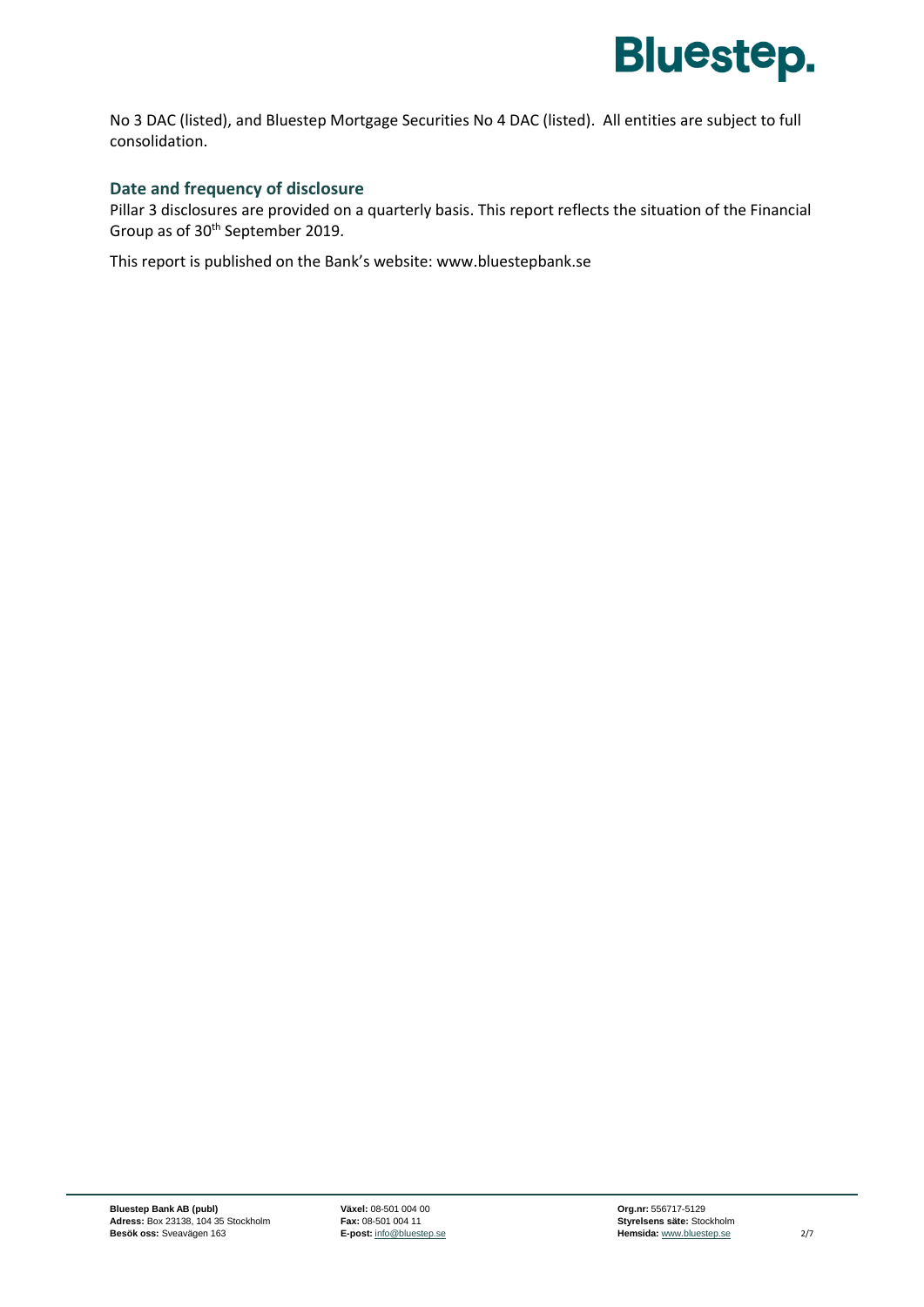

## **Capital adequacy position**

This section summarises the own funds and liquidity situation of the Financial Group, as well as information about the methodology, requirements and conclusions reported to the SFSA as part of the quarterly COREP reporting and the annual ICLAAP.

#### **Own funds and capital adequacy as per 30 September 2019**

Own funds and its composition as of the end of September 2019 and December 2018 are shown in the table below.

| Own funds at the Financial Group level                                           |              |                  |
|----------------------------------------------------------------------------------|--------------|------------------|
| Own Funds (all amounts in thousand SEK, except %)                                | Amount at    | <b>Amount at</b> |
|                                                                                  | 30-Sep-2019  | 31-Dec-2018      |
| Common Equity Tier 1 (CET1) capital: instruments and reserves                    |              |                  |
| Capital instruments and the related share premium accounts                       | 4,477,416    | 4,477,416        |
| of which: instrument type 1                                                      | 4,477,416    | 4,477,416        |
| Retained earnings                                                                | 144,835      | $-4,069$         |
| Independently reviewed interim profits net of any foreseeable charge or dividend | 117,481      | 148,904          |
| Common Equity Tier 1 (CET 1) capital before regulatory adjustments               | 4,739,732    | 4,622,251        |
| <b>CET1 capital: regulatory adjustments</b>                                      |              |                  |
| Intangible assets (net of related tax liability) (-)                             | $-3,346,176$ | $-3,319,201$     |
| Total regulatory adjustments to CET1                                             | $-3,346,176$ | $-3,319,201$     |
| <b>CET1 capital</b>                                                              | 1,393,556    | 1,303,050        |
| <b>Additional Tier 1 (AT1) capital: instruments</b>                              |              |                  |
| AT1 capital before regulatory adjustments                                        |              |                  |
| AT1 capital: regulatory adjustments                                              |              |                  |
| Total regulatory adjustments to AT1 capital                                      |              |                  |
| AT1 capital                                                                      |              |                  |
| Tier 1 capital $(T1 = CET1 + AT1)$                                               | 1,393,556    | 1,303,050        |
| Tier 2 (T2) capital: instruments and provisions                                  |              |                  |
| T2 capital before regulatory adjustments                                         |              |                  |
| T2 capital: regulatory adjustments                                               |              |                  |
| Total regulatory adjustments to T2 capital                                       |              |                  |
| <b>Tier 2 capital</b>                                                            |              |                  |
| Total capital $(TC = T1 + T2)$                                                   | 1,393,556    | 1,303,050        |
| <b>Total risk weighted assets</b>                                                | 8,232,740    | 7,466,357        |
| <b>Capital ratios and buffers</b>                                                |              |                  |
| CET1 (as a % of total risk exposure amount)                                      | 16.93%       | 17.45%           |
| T1 (as a % of total risk exposure amount)                                        | 16.93%       | 17.45%           |
| TC (as a % of total risk exposure amount)                                        | 16.93%       | 17.45%           |
| Institution specific buffer requirement                                          | 4.81%        | 4.50%            |
| of which: capital conservation buffer requirement                                | 2.50%        | 2.50%            |
| of which: countercyclical buffer requirement                                     | 2.31%        | 2.00%            |
| of which: systemic buffer requirement                                            |              |                  |
| of which: G-SII or O-SII buffer                                                  |              |                  |
| CET1 available to meet buffers (as a % of risk exposure amount)                  | 8.93%        | 9.45%            |

#### **Capital requirements as per 30 September 2019**

The Financial Group's total capital requirements consist of three elements:

#### Pillar I minimum capital requirements

Calculation of the minimum capital requirements according to Pillar I is performed in accordance with the CRR, the SFSA's regulations and general guidelines on prudential requirements and capital buffers.

1. BBAB uses the standardised approach in calculating the credit risk exposures and capital requirements. Credit risk is calculated on all assets items.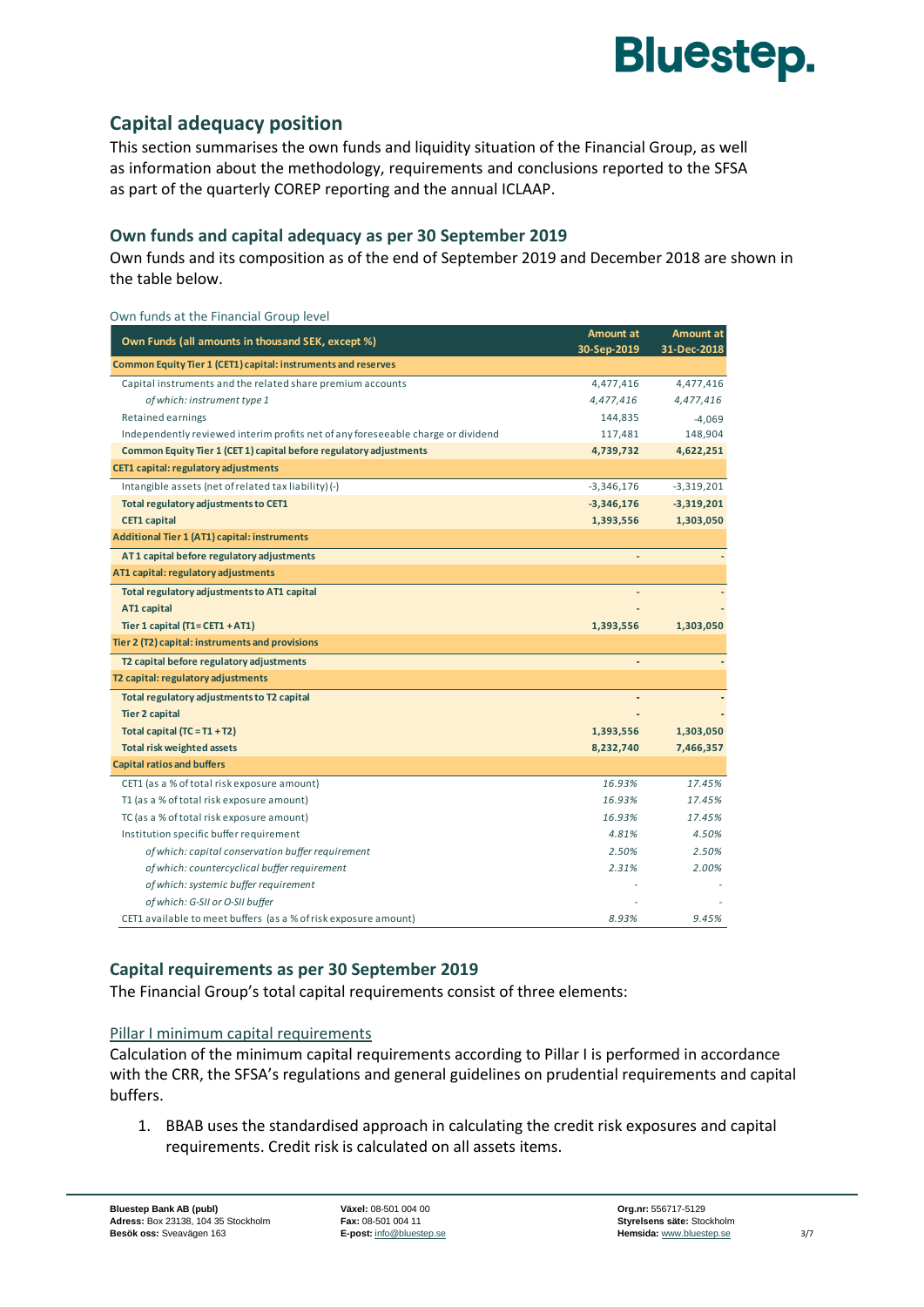

- 2. The capital requirements for foreign exchange risks cover all items on the balance sheet and translated to Swedish kronor at the exchange rate in effect on the balance sheet date. The capital requirement amounts to 8% of the total net position for the majority of the exposures; for closely correlated currencies a lower capital requirement of 4% applies.
- 3. The capital requirements for operational risks are calculated using the standardised approach.
- 4. Capital requirements for credit valuation adjustment risk ("**CVA**") are calculated using the standardised approach and relate to positions in OTC derivatives.

#### Additional requirements under Pillar II

In addition to the statutory minimum capital requirements, credit institutions are expected to make their own assessments of their risks and capital requirements, the so called ICLAAP. Within the ICLAAP, stress tests are performed to analyse the capital requirements even for risks that are not included in the calculation of Pillar I requirements. Based on the outcome of the stress tests, an analysis is made of the institution's total capital requirements and a plan to maintain the capital level. Pillar II requirements will always be beyond Pillar I requirements and together they constitute the company's minimum capital requirements.

The SFSA reviews and evaluates risk management and performs controls to ensure that sufficient capital is held for the significant risks that BBAB is exposed to due to its annual review and evaluation process ("**SREP**").

#### Combined buffer requirements

In addition to the capital requirements under Pillar I and Pillar II, all institutions covered by the CRR/CRD IV need to hold extra capital in form of a combined capital buffer. The purpose of this buffer is to serve as a cushion to absorb losses in periods of financial stress. The calculation is performed according to the capital buffers act (2014:966), implementing the capital buffers act (2014:967) and the SFSA's regulations and general guidelines regarding prudential requirements and capital buffers (FFFS 2014:12). The combined buffer requirement shall be met with Common Equity Tier 1 ("**CET1**") capital. If the buffer requirement is not fulfilled restrictions apply on payment of dividends and bonuses.

The combined buffer requirement refers to total CET1 capital required to meet the requirement for the capital conservation buffer ("**CCB**") extended by the following, as applicable:

- a) an institution-specific countercyclical capital buffer ("**CCyCB**");
- b) a G-SII buffer, not applicable to Bluestep;
- c) an O-SII buffer, not applicable to Bluestep; and,
- d) a systemic risk buffer, not applicable to Bluestep.

As of the end of September of 2019, Bluestep had relevant credit exposures in Sweden and Norway, and the CCyCB factors applied in the jurisdictions were 2.5% (Sweden) and 2.0% (Norway) respectively of the risk exposures amounts. The table below shows the combined buffer requirement at Financial Group level.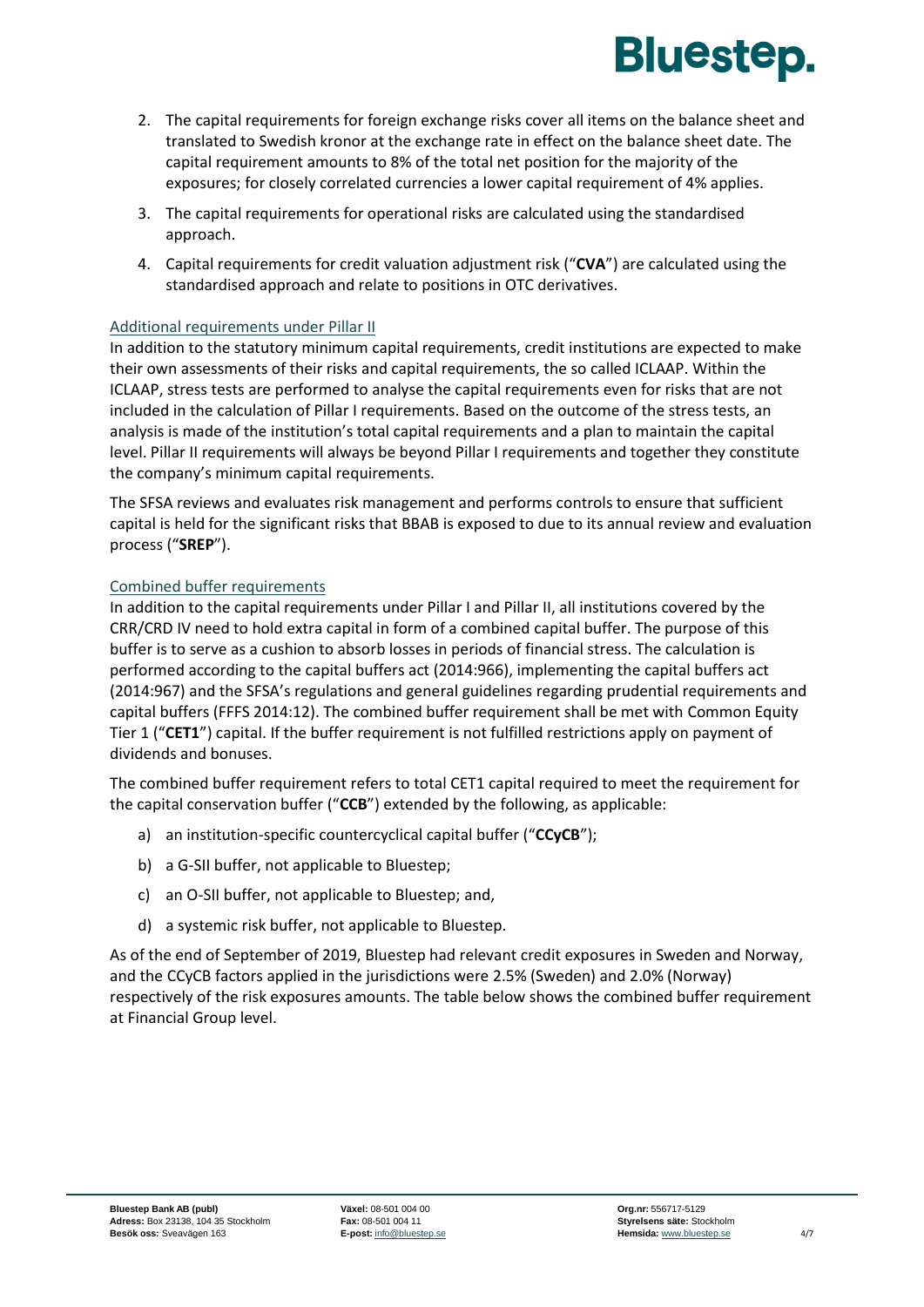# **Bluestep.**

#### Combined buffers requirement at Financial Group level

| Capital buffers requirement (all amounts in thousand SEK)                                              | <b>Amount</b> |
|--------------------------------------------------------------------------------------------------------|---------------|
| <b>Combined buffer requirement</b>                                                                     | 395.862       |
| Capital conservation buffer                                                                            | 205,818       |
| Conservation buffer due to macro-prudential or systemic risk identified at the level of a Member State | ٠             |
| Institution specific countercyclical capital buffer                                                    | 190.043       |
| Systemic risk Sum of long and short positions of trading book exposures for standardised approaches    | ۰             |
| Global Syster Value of trading book exposures for internal models                                      |               |
| Other Systemically Important Institution buffer                                                        | ۰             |

#### Combined capital requirements

As a result of applying the methods described in the CRR, the risk weighted exposures amounts ("**REAs**") are those shown in tables below, Capital requirements resulting from these REAs and Pillar 2 needs.

Risk weighted exposure amounts for the Financial Group

| Risk Weighted Exposure Amount (all amounts in thousand SEK)                       | <b>Exposure Amounts</b><br>at 30-Sep-2019 | <b>Exposure Amounts</b><br>at 31-Dec-2018 |
|-----------------------------------------------------------------------------------|-------------------------------------------|-------------------------------------------|
| <b>TOTAL RISK EXPOSURE AMOUNT</b>                                                 | 8.232.740                                 | 7,466,357                                 |
| RISK WEIGHTED EXPOSURE AMOUNTS FOR CREDIT, COUNTERPARTY CREDIT AND DILUTION RISKS |                                           |                                           |
| <b>AND FREE DELIVERIES</b>                                                        | 6,895,068                                 | 6,266,447                                 |
| Standardised Approach (SA)                                                        | 6,895,068                                 | 6,266,447                                 |
| SA exposure classes excluding securitisation positions                            | 6,895,068                                 | 6,266,447                                 |
| Institutions                                                                      | 543,355                                   | 459,049                                   |
| Corporates                                                                        |                                           |                                           |
| Retail                                                                            | 782,112                                   | 748,765                                   |
| Secured by mortgages on immovable property                                        | 5,160,466                                 | 4,730,365                                 |
| Exposures in default                                                              | 273,328                                   | 236,054                                   |
| Covered bonds                                                                     | 54,030                                    | 52,672                                    |
| Claims on institutions and corporates with a short-term credit assessment         |                                           |                                           |
| Other items                                                                       | 81,776                                    | 39,541                                    |
| Securitisation positions SA                                                       |                                           |                                           |
| TOTAL RISK EXPOSURE AMOUNT FOR POSITION, FOREIGN EXCHANGE AND COMMODITIES RISKS   | 233,685                                   | 157,784                                   |
| Risk exposure amount for position, foreign exchange and commodities risks under   |                                           |                                           |
| standardised approaches (SA)                                                      | 233,685                                   | 157,784                                   |
| Foreign Exchange                                                                  | 233,685                                   | 157,784                                   |
| TOTAL RISK EXPOSURE AMOUNT FOR OPERATIONAL RISK (OpR)                             | 1,036,132                                 | 880,826                                   |
| OpR Standardised (STA) / Alternative Standardised (ASA) approaches                | 1,036,132                                 | 880.826                                   |
| TOTAL RISK EXPOSURE AMOUNT FOR CREDIT VALUATION ADJUSTMENT                        | 67,855                                    | 161,301                                   |
| Standardised method                                                               | 67,855                                    | 161,301                                   |

#### Capital needs including Pillar 2 risks for the Financial Group

|                                                                    | Total capital needs ('000 SEK) |
|--------------------------------------------------------------------|--------------------------------|
| Credit risk and counterparty risk                                  | 631,672                        |
| - which concentration risk                                         | 74,638                         |
| -including risks associated with exposure to the Swedish mortgages | 237,416                        |
| - of which reciprocity in other countries' demands                 |                                |
| <b>Market risk</b>                                                 | 31,822                         |
| - including interest rate risk arising from non-trading book       | 13,127                         |
| <b>Operational risk</b>                                            | 82,891                         |
| <b>Pension risk</b>                                                |                                |
| <b>Other</b>                                                       | 398,817                        |
| <b>Diversification effects</b>                                     |                                |
| <b>Total</b>                                                       | 1.145.202                      |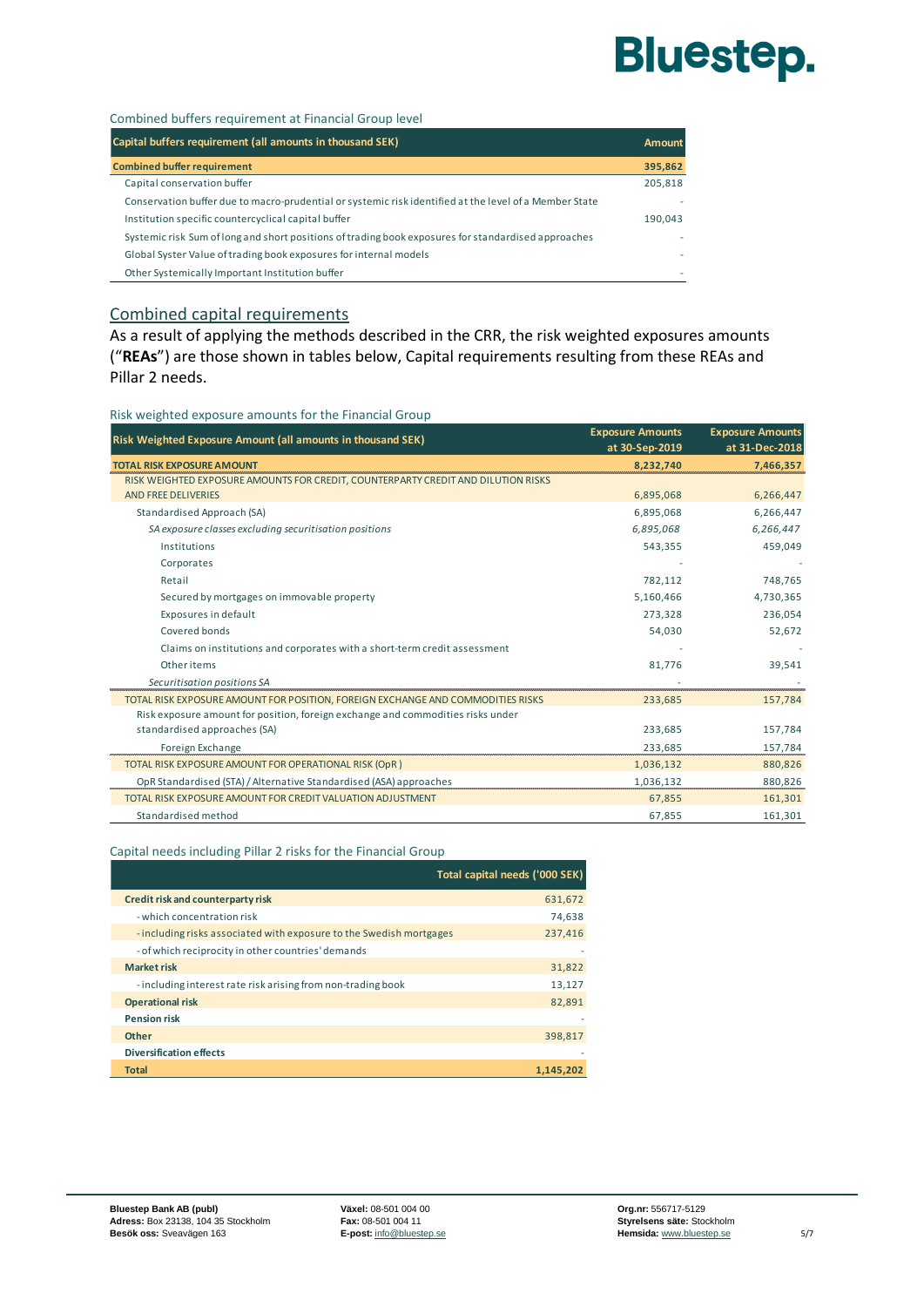

#### Leverage ratio

The leverage ratio is a key ratio that assesses the ability of BBAB to meets its financial obligations. The table below shows information about the leverage ratio. BBAB shows a healthy leverage ratio level.

| Leverage ratio calculation at Financial Group level      |                |
|----------------------------------------------------------|----------------|
| Leverage ratio calculation (all amounts in thousand SEK) |                |
| <b>Exposure Values</b>                                   | Amount / Ratio |
| Total Leverage Ratio exposure                            | 16,512,882     |
| Capital                                                  |                |
| Tier 1 capital                                           | 1,393,556      |
| <b>Leverage Ratio</b>                                    |                |
| Leverage Ratio                                           | 8.44%          |

### **Liquidity Position**

#### **Liquidity risk management**

Liquidity risk is the risk of not being able to meet payment obligations on their due dates without the cost of obtaining the funds increasing considerably. The extent of the risk depends on the Financial Group's ability to rise necessary funding to meet its obligations.

The day to day handling of liquidity risk is managed through the Treasury function within BBAB. The BBAB Risk Manager acts as the central function for independent control of liquidity and reports to the Board and the CEO.

The liquidity risk appetite of the Financial Group shall be low, and it will retain material amounts of excess liquidity in a liquidity reserve. The liquidity reserve will only be invested in highly rated and liquid investments according to the BBAB Liquidity Policy.

Measurement and reporting of liquidity risk are performed on a daily basis and reported to Senior Management. Liquidity risk is reported monthly to the Board. The reports show key figures on liquidity risk as liquidity reserve, liquidity coverage ratio ("**LCR**") and net stable funding ratio ("**NSFR**") among others. Furthermore, liquidity risk is measured under different scenarios, including stress scenarios.

#### **Liquidity planning**

BBAB runs different scenarios in order to present and better understand liquidity risk. These scenarios include a base case scenario and four stress scenarios which assume that inflow from deposits ceases. The four stress scenarios apply different assumptions on withdrawal of instant access deposits.

The Liquidity Risk policy also includes a liquidity contingency funding plan in which available funding sources are analysed depending on the severity of the events that can drive the company to a shortage of liquidity breaching the limits imposed in the liquidity indicators.